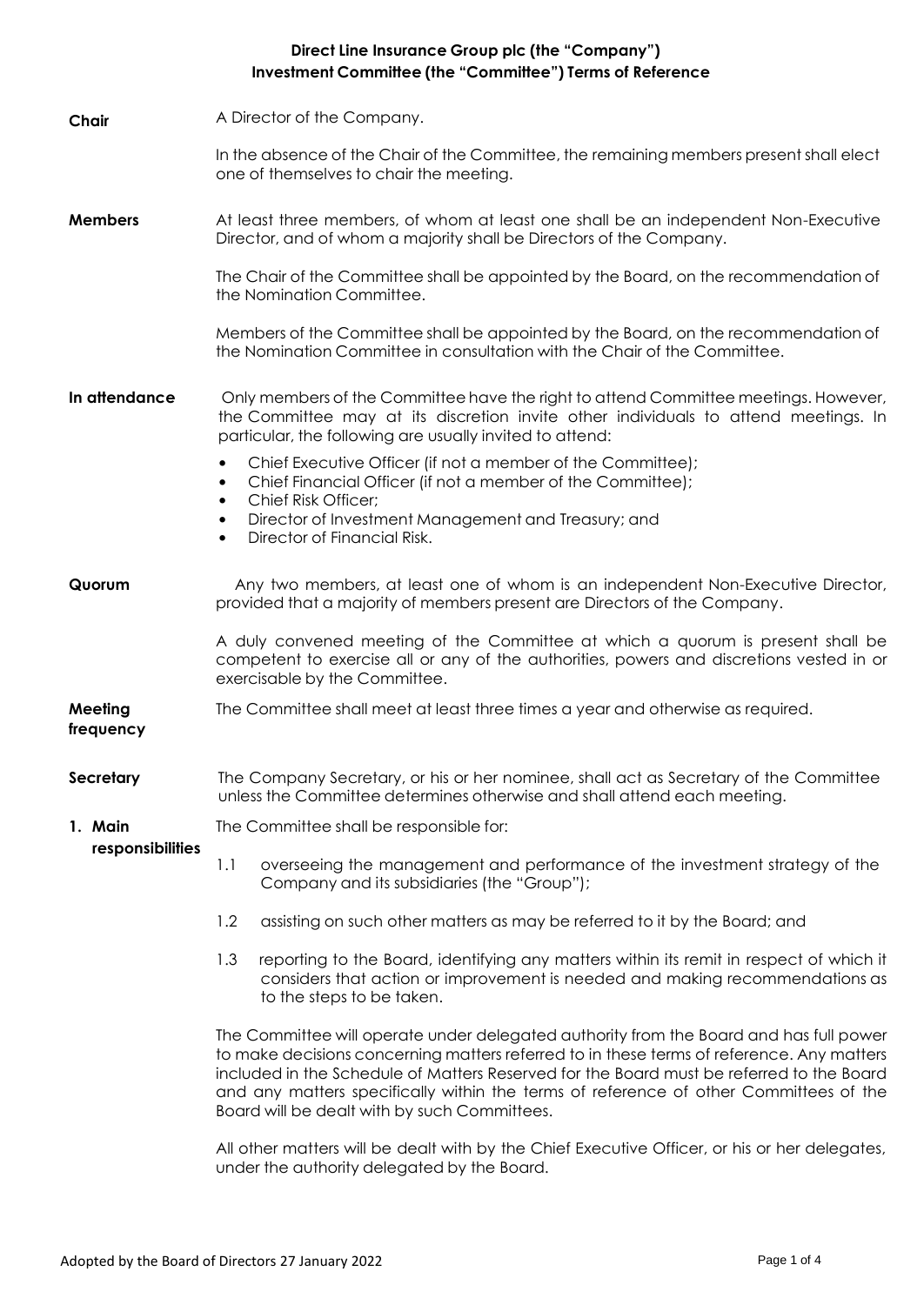**2. Detailed**  The detailed responsibilities of the Committee are set out below.

## **responsibilities**

## **Investment strategy**

- 2.1 To review and recommend for approval to the Board the investment strategy and any changes required to the economic capital underlying such investment strategy<sup>1</sup> from time to time<sup>2</sup>.
- 2.2 To consider and approve recommendations derived from asset liability management ("ALM") exercises and other discrete bodies of analysis to:
	- 2.2.1 invest in new asset classes, or disinvest from an existing asset class;
	- 2.2.2 change the long-term target asset allocation benchmark mix within the investment portfolio;
	- 2.2.3 change the target benchmark duration; and/or
	- 2.2.4 use a new derivative strategy/derivative instrument for the first time to mitigate risk.
- 2.3 Giving due consideration to the Board's appetite for risk, to approve material changes to, inter alia:
	- 2.3.1 issuer and aggregate concentration limits in force in the investment portfolio; and/or
	- 2.3.2 requirements set for access to liquidity.
- 2.4 To oversee the reporting to the Board Risk Committee of any material breaches to the agreed investment strategy or associated risk framework.
- 2.5 To review the procedures the Company utilises in determining that the investment portfolio is invested in accordance with the investment strategy and limits recommended by the Committee and approved by the Board from time to time.

## **Monitoring and management of investments**

- 2.6 To monitor/review delegated authority for investment management activities and make recommendations (if any) to the Board from time to time.<sup>1</sup>
- 2.7 To monitor actual asset allocations against agreed strategic benchmarks and the percentage of cash held within the investment portfolios.
- 2.8 To review breach reports regarding investment/administration activities of the asset managers, and oversee the escalation of any material matters to the Board Risk Committee.
- 2.9 To review the merits of and approve proposals to invest in yield enhancing products (e.g. liquidity swaps, stock lending).

<sup>&</sup>lt;sup>1</sup> The Board has delegated authority to the Chief Executive Officer and the Chief Financial Officer individually for investment matters with an impact on regulatory capital with a value equal to or less than £10 million, subject to (i) the net increase in the amount of required regulatory capital not exceeding £25 million per financial year and (ii) the Chief Risk Officer being consulted on the matter in question and agreeing the regulatory capital consequences.

 $^2$  For the avoidance of doubt, capital injections into subsidiaries fall within the normal delegated authority limits as referred to in the High Level Controls and System of Governance Framework document and accordingly only require Board approval, and any referral to the Committee by the Board if the Board so wishes, where they exceed £25m.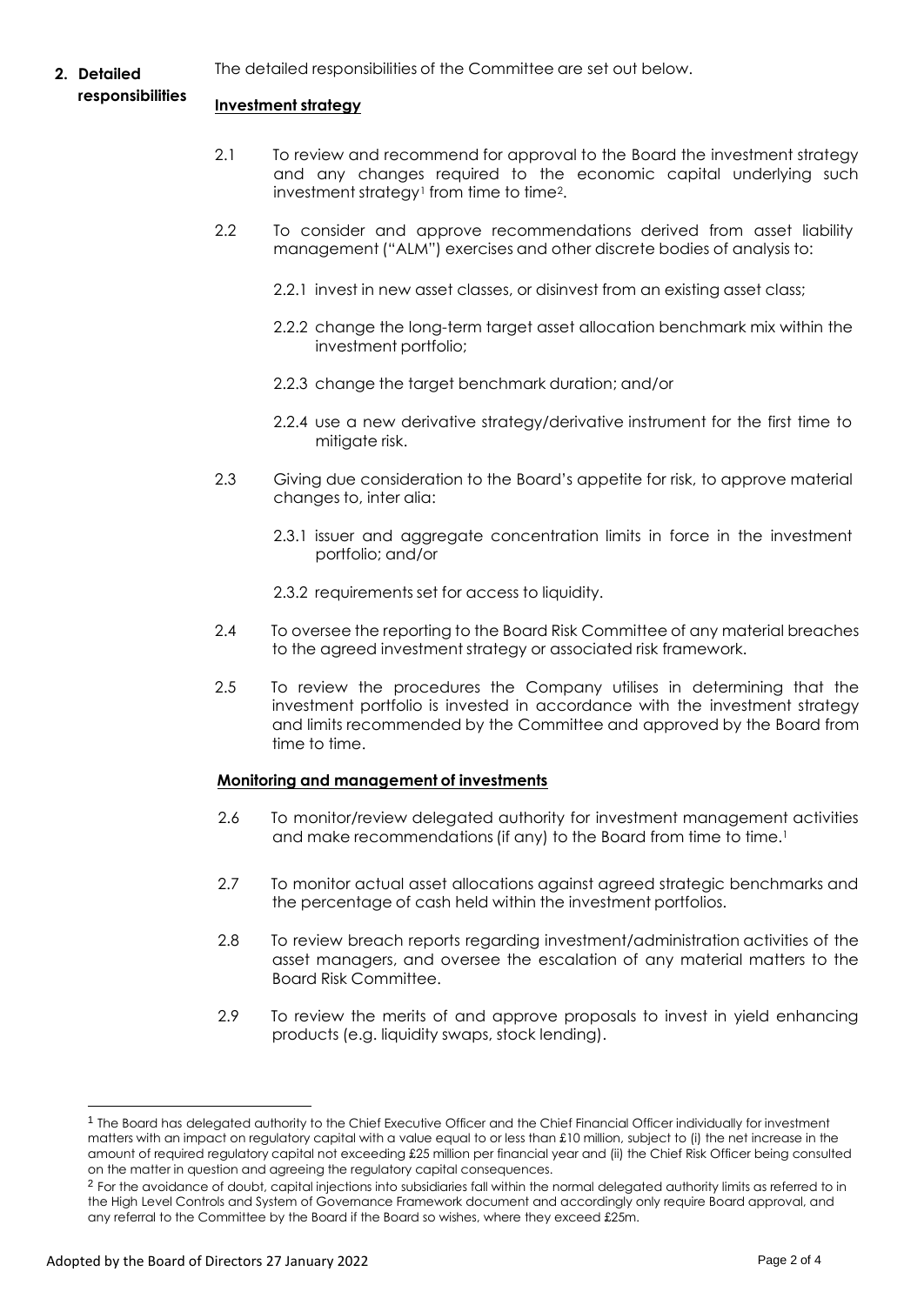- 2.10 To monitor delivery of major investment initiatives, for example the appointment and on-boarding of a new asset manager, the removal of an asset manager or implementing new portfolios.
- 2.11 To review the performance of asset managers employed against the performance benchmarks set by management.
- 2.12 To monitor the service levels of the asset custodian and providers of other outsourced services e.g. investment accounting.
- 2.13 To monitor the adequacy of investment returns, having regard to the investment strategy, the Group's risk appetite, market conditions and other constraints set.
- 2.14 To consider how investment activities will be managed to support the Company's agenda and stance on corporate social responsibility initiatives.
- 2.15 To consider the strategy for incorporating Environmental, Social and Governance related factors (including climate change) into the Group's investment management.
- 2.16 To review investment risk indicators (internal and external).
- 2.17 To monitor hedging strategies.
- 2.18 When making decisions, the Committee may consider the:
	- 2.18.1 alignment of the decision with the Company's strategic aims;
	- 2.18.2 material risks of the decision;
	- 2.18.3 alignment of the decision with the Company's risk appetite/strategy;
	- 2.18.4 impact on current/future solvency of the Company;
	- 2.18.5 impact of the decision in terms of risk adjusted performance;
	- 2.18.6 clear reasons for decisions contrary to what would be implied by the Internal Capital Model results; and
	- 2.18.7 effect that variations in key assumptions would have upon the risk, solvency, and performance impacts of the proposal.
- 2.19 To monitor progress on the implementation of new investment and treasury IT systems.
- 2.20 To receive reports on the investment and treasury control environment from the second and third lines of defence.